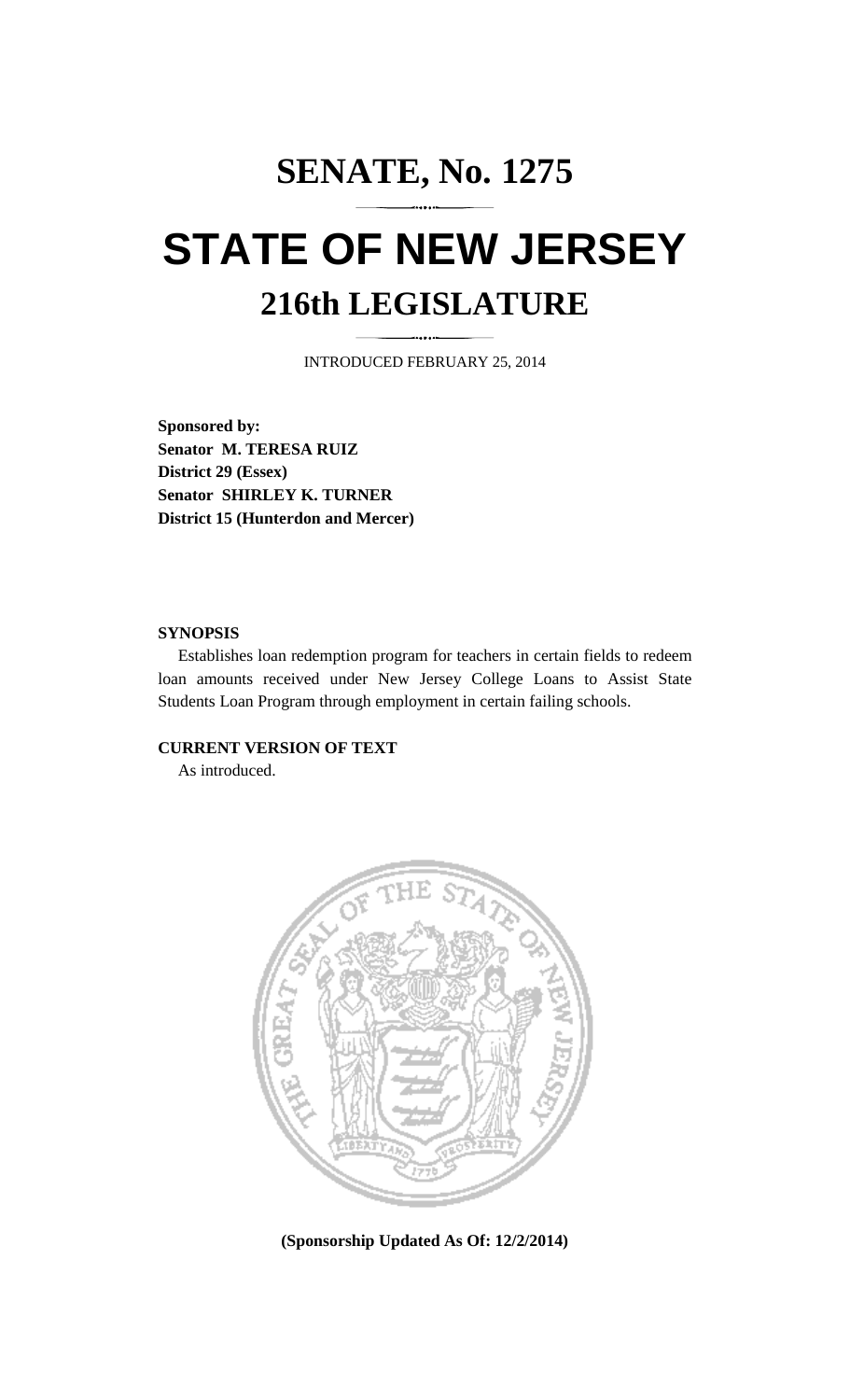1 **AN ACT** establishing a loan redemption program for certain teachers 2 and supplementing chapter 71C of Title 18A of the New Jersey

3 Statutes.

4 5 **BE IT ENACTED** *by the Senate and General Assembly of the State*  6 *of New Jersey:* 7 8 1. As used in this act: 9 "Authority" means the Higher Education Student Assistance 10 Authority established pursuant to N.J.S.18A:71A-3. 11 "Chronically failing school" means any public school that meets 12 the criteria of paragraph (1) or paragraph (2): 13 (1) among all students in that school to whom a State 14 assessment was administered, the percent of students scoring in the 15 partially proficient range in both the language arts and mathematics 16 subject areas of the State assessments exceeded 40% in each of the 17 prior two school years; or 18 (2) among all students in that school to whom a State 19 assessment was administered, the percent of students scoring in the 20 partially proficient range in either the language arts or mathematics

21 subject areas of the State assessment exceeded 65% in each of the 22 prior two school years.

23 (3) A school shall continue to be designated a chronically failing 24 school until such time that the percent of students scoring in the 25 partially proficient range in both the language arts and mathematics 26 subject areas of the State assessments is less than or equal to the 27 Statewide percent of students scoring in the partially proficient 28 range on the corresponding Statewide assessments.

29 "High-need field" means a subject area or field of expertise in 30 which there is a shortage of qualified teachers in the State as 31 determined by the Department of Education. The department shall 32 reassess its designation of high-need fields at least every five years.

33 "Program participant" means an undergraduate student borrower 34 under the New Jersey College Loans to Assist State Students 35 (NJCLASS) Loan Program established pursuant to N.J.S.18A:71C-36 21 who, following the effective date of this act, is initially hired by 37 a school district to work as a teacher in a high-need field in a 38 chronically failing school, and who has executed a contract with the 39 authority for participation in the loan redemption program. A 40 program participant shall be a certified teacher and a resident of 41 New Jersey.

42

43 2. a. There is established in the Higher Education Student 44 Assistance Authority a loan redemption program for teachers in 45 high-need fields who are employed in chronically failing schools. 46 The program shall provide for the redemption of a portion of the 47 loans a program participant receives under the NJCLASS Loan 48 Program pursuant to article 2 of chapter 71C of Title 18A of the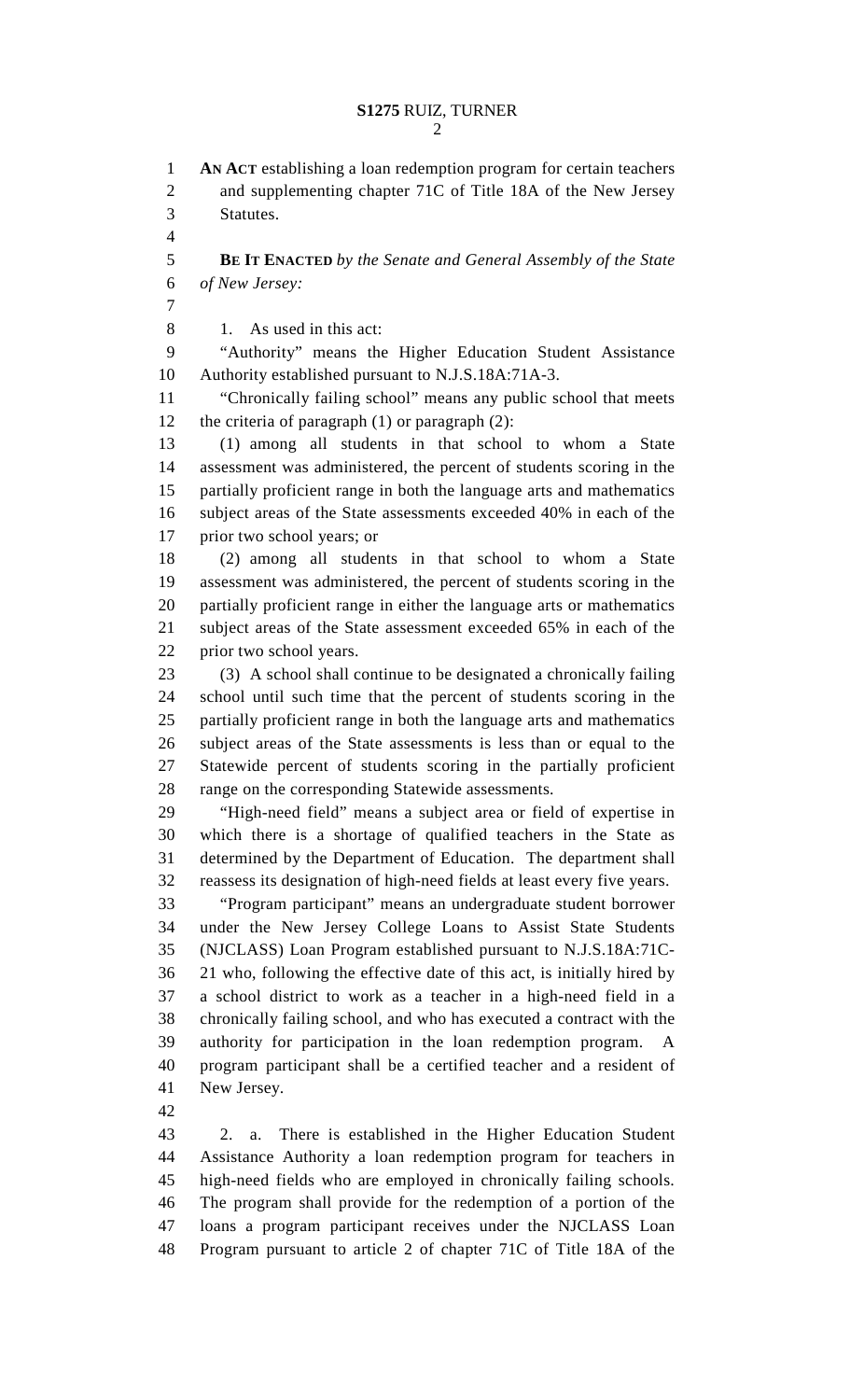1 New Jersey Statutes for service as a teacher in a high-need field in a 2 chronically failing school in New Jersey.

3 b. A program participant may redeem his NJCLASS loan 4 amounts upon execution of a contract between the program 5 participant and the authority. The contract shall be for a specified 6 number of one-year periods of service. The contract shall specify 7 the total amount of debt, up to 100%, to be redeemed by the State in 8 return for service pursuant to subsection d. of this section.

9 c. A program participant who has entered into a contract with 10 the authority shall remain eligible for loan redemption under the 11 contract in the event that:

12 (1) the public school in which the teacher is employed loses its 13 designation as a chronically failing school or the teacher is 14 transferred to a school in the district that is not a chronically failing 15 school; or

16 (2) the high-need field in which the program participant is 17 teaching pursuant to his service obligation subsequently loses its 18 designation as a high-need field, and the program participant 19 continues to teach in the same field in accordance with his 20 contractual agreement with the authority.

21 d. The redemption of loans under the loan redemption program 22 shall amount to 15% of principal and interest of a program 23 participant's NJCLASS loan amounts in return for each of the first 24 and second full years of service; 20% of principal and interest in 25 return for each of the third and fourth full years of service; and 30% 26 of principal and interest in return for the fifth full year of service. 27 Service for less than the full school year of each period of service 28 shall not entitle the program participant to any benefits under the 29 loan redemption program. Prior to the redemption of loan 30 indebtedness, a program participant shall submit to the authority 31 proof of employment.

32 e. A program participant who has entered into a redemption 33 contract with the authority may nullify his contract by submitting 34 written notification to the authority and assuming full responsibility 35 for repayment of principal and interest on the full amount of his 36 loans or that portion of the loans which has not been redeemed by 37 the State, in return for partial fulfillment of the contract.

38 f. In case of a program participant's death or total and 39 permanent disability, the authority shall nullify the service 40 obligation of the program participant. The nullification shall 41 terminate the authority's obligations under the loan redemption 42 contract. If continued enforcement of the contract may result in 43 extreme hardship, the authority may nullify or suspend the service 44 obligation of the program participant.

45

46 3. The authority, in consultation with the Department of 47 Education, shall adopt pursuant to the provisions of the 48 "Administrative Procedure Act," P.L.1968, c.410 (C.52:14B-1 et